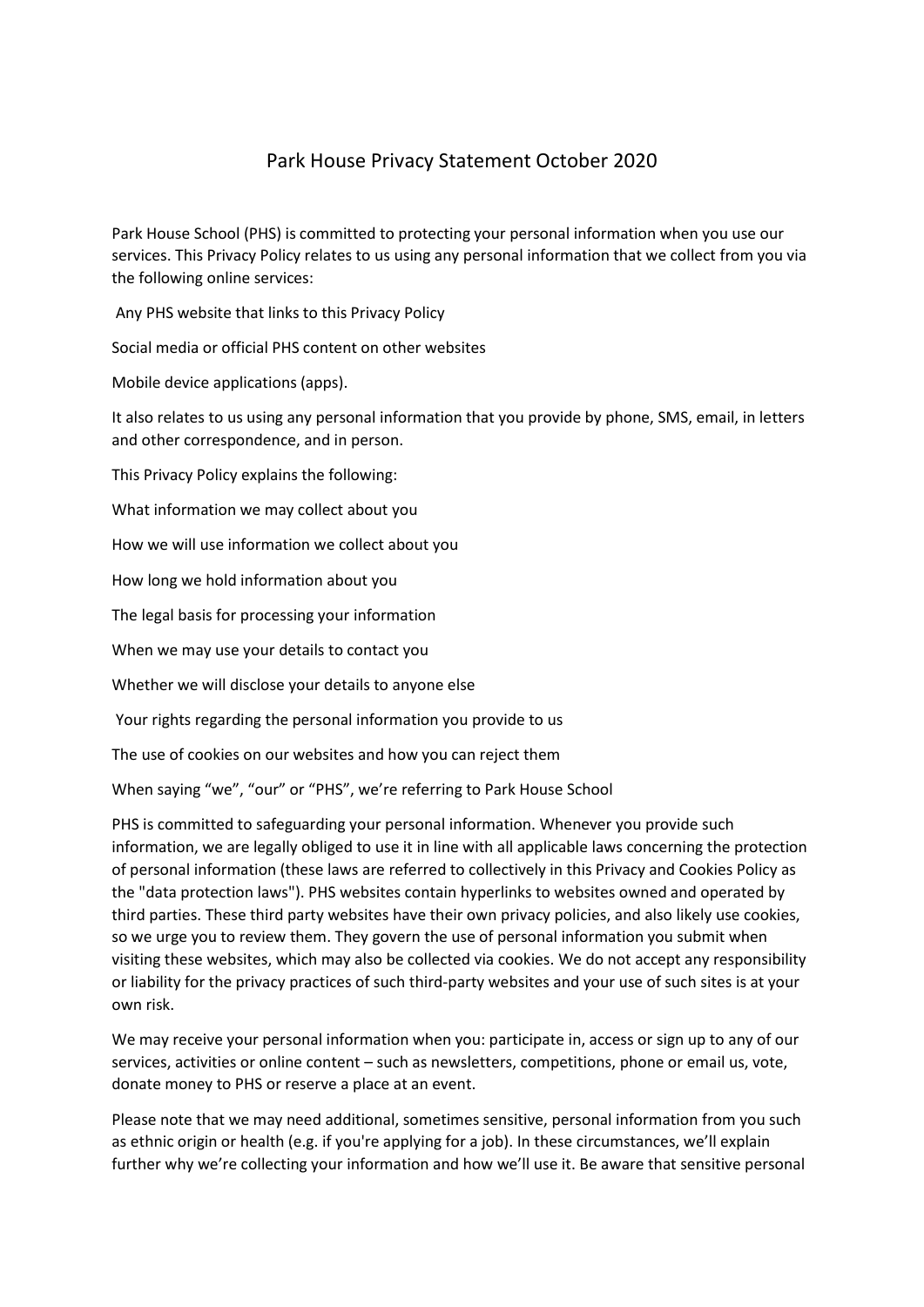information may also be known as 'special categories of personal information' in some policies you read about data protection.

What types of personal data do we collect?

Name, nationality, gender preference and date of birth

Contact details including postal address, email and phone

Your communication preference

Employment information (where relevant), including name of business, industry, job title, level of seniority and number of years of experience

Prior education, including university attended, subject studied and year of graduation

Test scores i.e KS2 indicators, SAT tests, CAT tests

Dietary requirements, including allergies

We may ask for consent to send you marketing communications about our products and services. You'll be able to opt of these communications at any point by selecting the 'opt out' option at the bottom of each email we send you.

Whenever processing data for these purposes, we'll ensure we always keep your personal data rights in high regard and take account of them. You have the right to object to this processing if you wish. Please see 'You have the following rights' section below for more details. We'll ask for authorisation before using your personal information for any other means.

We will hold your personal information on our systems for as long as necessary for the relevant activity, or as long as is set out in any relevant contract you hold with PHS.

Our legal basis for collecting and using the personal information described above will depend on the personal information concerned and the specific context in which we collect it.

However, we will normally collect personal information from you only (i) where we have your consent to do so, (ii) where we need the personal information to perform a contract with you, or (iii) where the processing is in our legitimate interests and not overridden by your rights. In some cases, we may also have a legal obligation to collect personal information from you.

If we ask you to provide personal information to comply with a legal requirement or to perform a contract with you, we'll make this clear at the relevant time and advise you whether the provision of your personal information is mandatory or not (as well as the possible consequences if you do not provide your information).

Similarly, if we collect and use your personal information in reliance on our legitimate interests (or those of any third party), we'll make clear to you at the relevant time what those legitimate interests are.

We offer regular emails to let you know about our products and services and to inform you of the latest PHS insights. We may also invite you to take part in surveys about our products and services or issues affecting PHS.

PHS may personalise the message content based on any information you provide to us and your use of our platforms.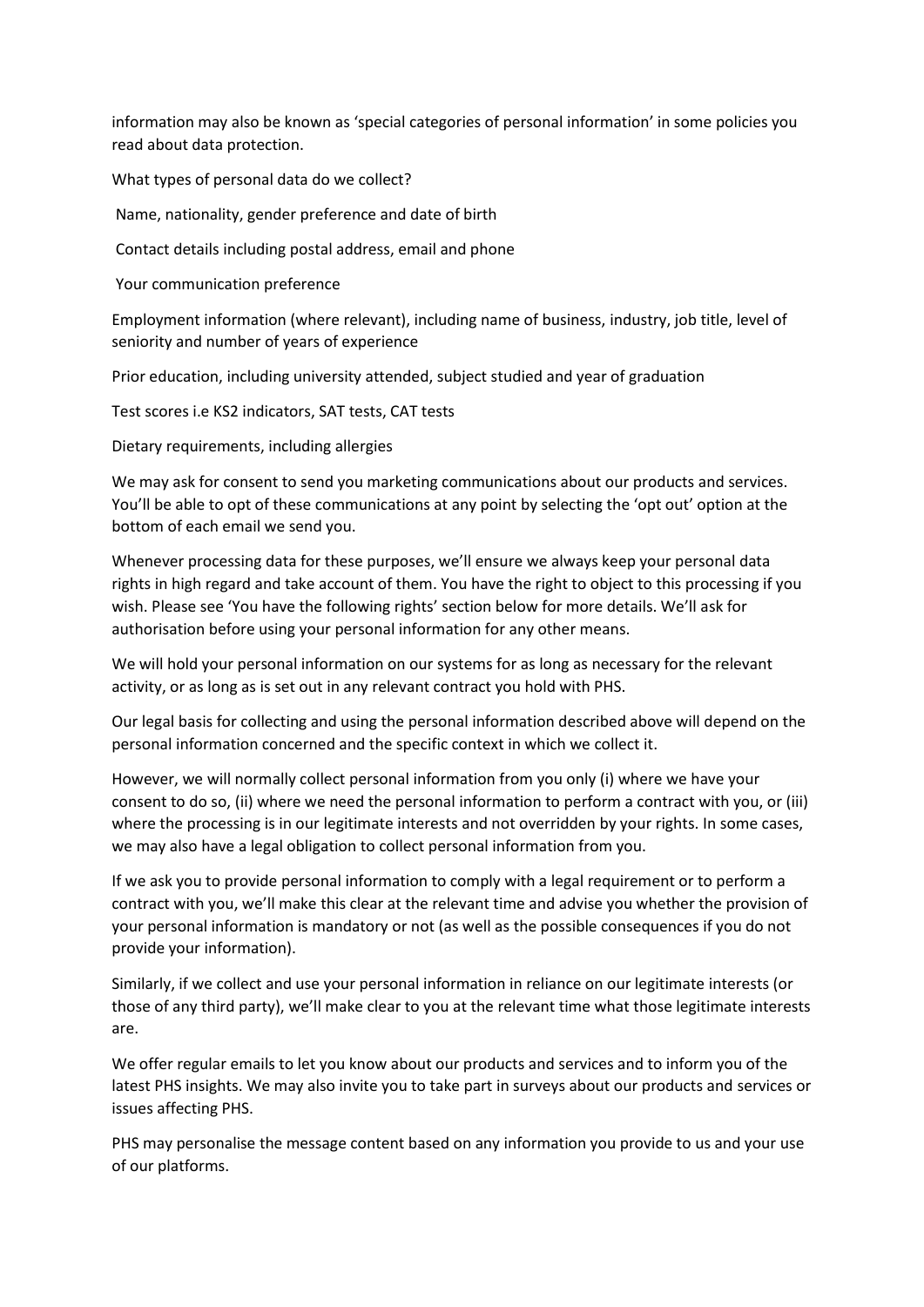You can update your communications preferences and stop receiving any future emails at any time by following the convenient links located at the bottom of our emails. Requests submitted in this manner are then processed.

If you believe you have received unwanted, unsolicited emails sent by or purporting to be from PHS, please forward a copy of that email with your comments to our Data Compliance Officer for review.

Depending on the nature of the third-party mailing, we may, in order to comply with applicable laws, provide the third party with a suppression list of contacts to exclude from their list. The third party doesn't have permission to keep or market to contacts this list, or to use it in any way other than as a suppression list for a mailing they're providing on our behalf.

Apart from meeting the needs of your request, we'll never share or sell your data to third parties to use for their own purposes unless we're required to do so by law. For example, we'd do this when receiving a court order or for the purposes of prevention of fraud or other crime.

Your information may be shared with our educational partners where necessary, for example to educational establishments you may be moving to.

PHS sometimes uses third parties to process your information on our behalf, for example to provide services or analysis. We require these third parties to comply strictly with your instructions and that they don't use your personal information for their own business purposes, unless you have explicitly consented to them using your personal information in this way.

Although most of the information we store and process stays within the UK, some information may be transferred to countries outside the European Economic Area (EEA). This may occur if, for example, one of our partner's servers are located in a country outside the EEA. These countries may not have similar data protection laws to the UK; however, we'll take steps to make sure they provide an adequate level of protection in accordance with UK data protection law. By submitting your personal information to us you agree to this transfer to or storing or processing of data at a location outside the EEA.

#### **You have following rights:**

#### **Right of access**.

Request a copy of the information we hold about you via a Subject Access Request.

You have the right to request a copy of the personal information PHS holds about you, except where releasing that information would breach another person's privacy or where an exemption applies, and to have any inaccuracies corrected.

If we do hold information about you, we'll:

- give you a description of it
- tell you why we are holding it
- tell you who it could be disclosed to, and
- let you have a copy of the information in an intelligible form.

You may request in writing that PHS disclose details of data which it holds about you and the purpose for which such data is held. A 'Subject Access Request Form' will be supplied upon request.